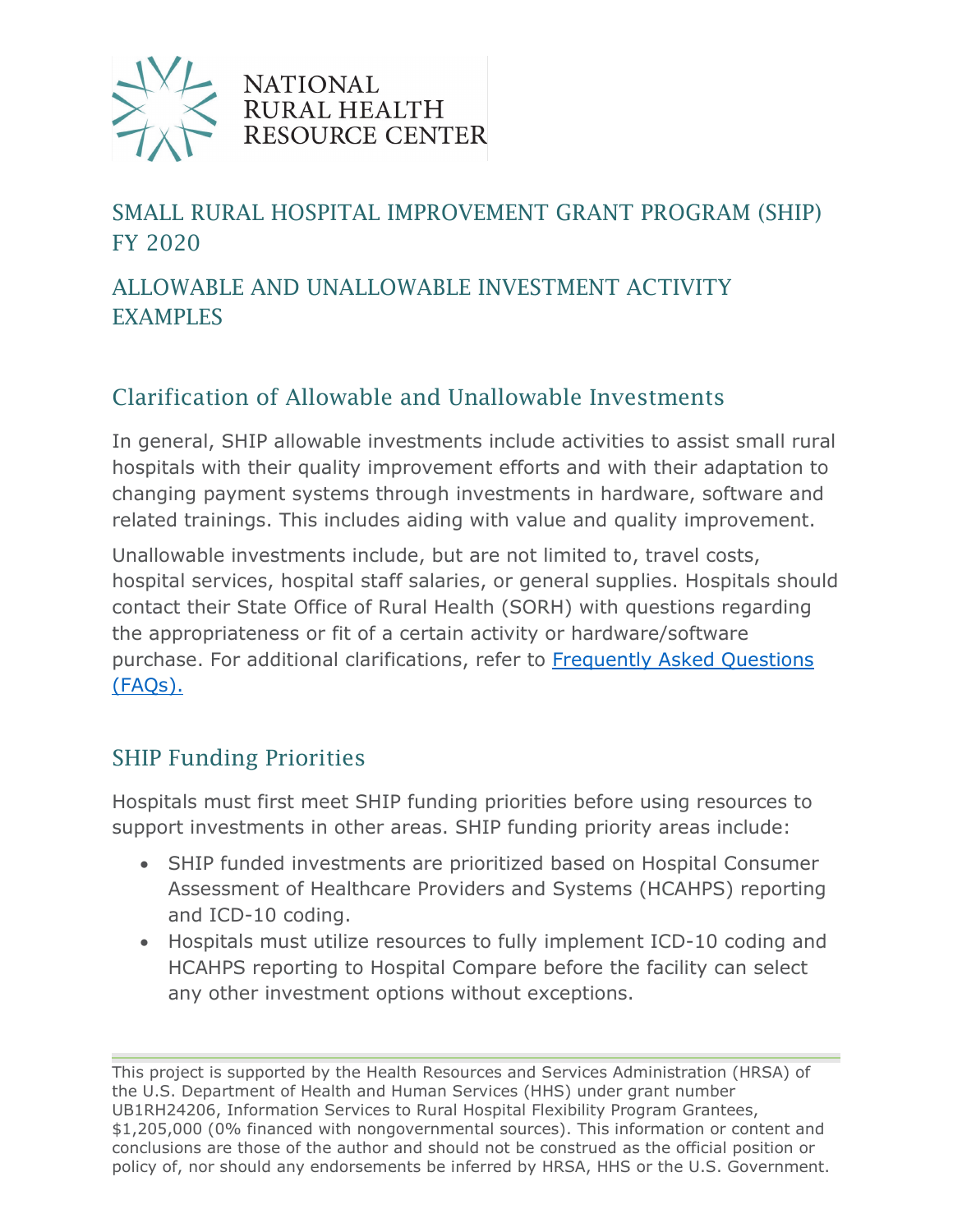• Hospitals with low HCAHPS volume are still required to *report* HCAHPS to participate in the SHIP Program.

Hospitals that do not follow the purchasing priorities and/or purchase hardware and/or software or services that are not listed on the SHIP Purchasing Menu without prior approval may be subject to penalties including exclusion from the next SHIP funding opportunity.

If a hospital has already completed ALL investments listed on the SHIP purchasing menu, the hospital may identify an alternative piece of hardware and/or software and/or service ONLY IF: a) the purchase will optimally affect the hospital's transformation into an accountable care organization, increase value-based purchasing objectives and/or assist with prospective payment system investment activities; and b) the hospital receives pre-approval from both the state SHIP Coordinator and the appropriate Federal Office of Rural Health Policy project officer.

The SHIP Purchasing Menu tables below outline examples and suggested topic areas for trainings by category to assist eligible SHIP hospitals in planning and selecting activities. **This document is not a complete list and is only intended to provide examples for allowable SHIP activities.**

| <b>VBP Investment Activities</b>                                        | <b>Examples of Allowable Activities</b>                                                                                                                                                                                                                                                                                                                                                                                                                                                                                                                                              |
|-------------------------------------------------------------------------|--------------------------------------------------------------------------------------------------------------------------------------------------------------------------------------------------------------------------------------------------------------------------------------------------------------------------------------------------------------------------------------------------------------------------------------------------------------------------------------------------------------------------------------------------------------------------------------|
| A. Quality reporting data<br>collection/related training or<br>software | CAHs should participate in Medicare Beneficiary Quality<br><b>Improvement Project (MBQIP)</b><br><b>MBQIP Resources</b><br><b>MBQIP Quality Reporting Guide</b><br>$\bullet$<br><b>Online MBQIP Data Abstraction Training Series</b><br>$\bullet$<br><b>Promoting Quality Reporting and Improvement</b><br>$\bullet$<br><b>Emergency Department Transfer</b><br>$\bullet$<br>Communications<br>Any activity to support process improvements that<br>result in improved quality reporting.<br>Inpatient and outpatient measures for PPS acute care<br>hospitals<br><b>Quality Net</b> |

### Examples of Value-Based Purchasing (VBP) Investment Activities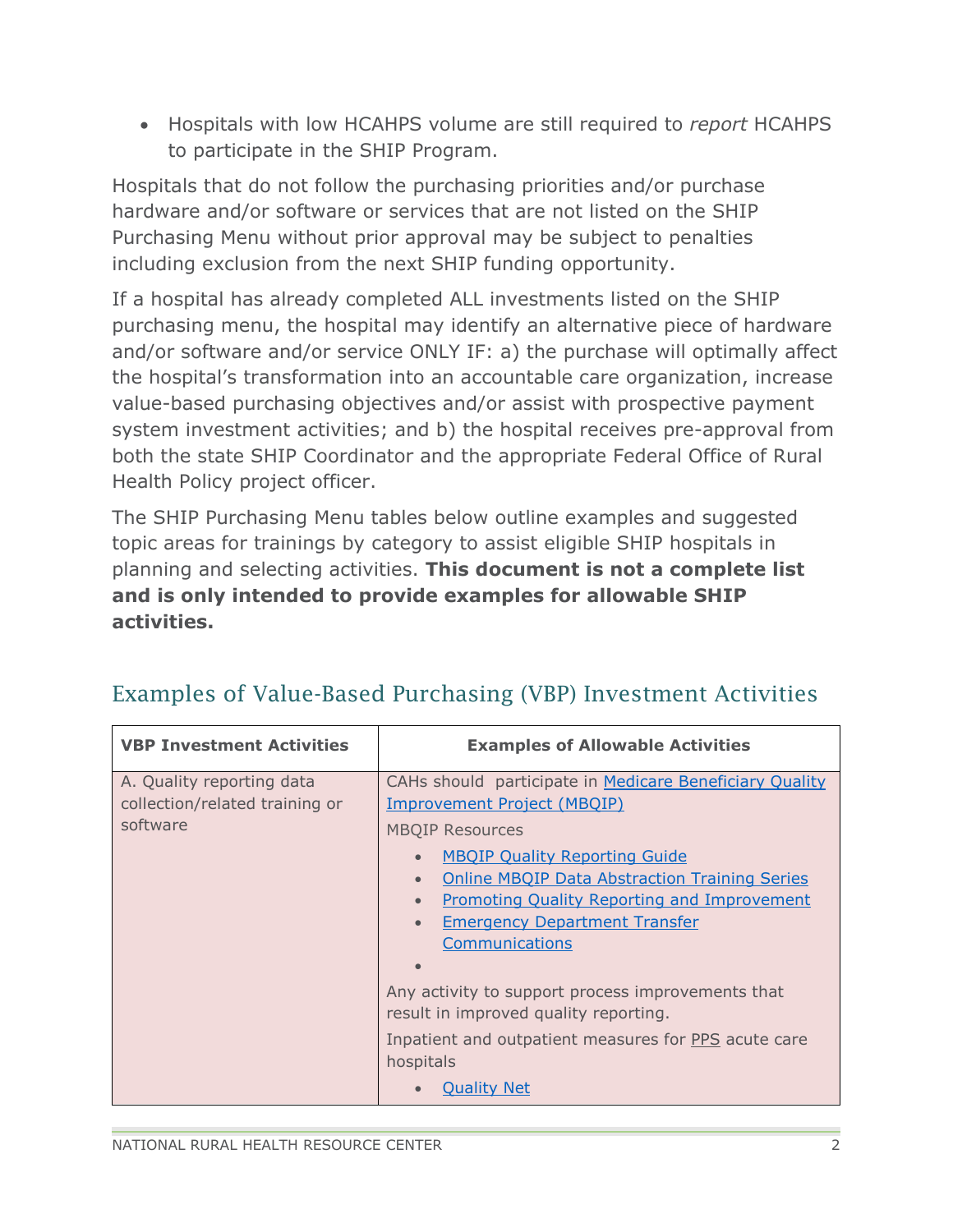| <b>VBP Investment Activities</b>                                                             | <b>Examples of Allowable Activities</b>                                                                                                                                                                                                                                                                                                                                                                                                                                                                                          |
|----------------------------------------------------------------------------------------------|----------------------------------------------------------------------------------------------------------------------------------------------------------------------------------------------------------------------------------------------------------------------------------------------------------------------------------------------------------------------------------------------------------------------------------------------------------------------------------------------------------------------------------|
| <b>B. HCAHPS data collection</b><br>process/related training                                 | A SHIP funding priority - refer to above section<br>Activities to improve HCAHPS data collection, reporting,<br>provider communications, patient and family<br>engagement that directly impact patient satisfaction<br>scores. Hospitals may use funds to support HCAHPS<br>vendor to assist them in fully implementing HCAHPS<br>and improve reporting.<br><b>HCAHPS Overview: Vendor Directory</b><br><b>HCAHPS Guide: Using HCAHPS to Drive Patient</b><br>$\bullet$<br>and Employee Satisfaction                             |
| C. Efficiency or quality<br>improvement training in<br>support of VBP related<br>initiatives | Consider adopting Six Sigma, Lean, Plan-Do-Study-Act<br>or other such efficiency or quality improvement<br>processes to address performance issues related to VBP<br>initiatives, such as the following:<br>Patient experience of care<br>$\bullet$<br>Clinical care processes and outcomes<br>$\bullet$<br>Patient safety<br>$\bullet$<br>Care management and discharge planning<br>$\bullet$<br>Reducing readmissions<br>$\bullet$<br><b>Antibiotic stewardship</b><br>$\bullet$<br><b>Emergency Preparedness</b><br>$\bullet$ |
| D. Provider-Based Clinic<br>Quality Measures education                                       | Any activity that supports educational training for<br>provider-based rural health clinic quality improvement<br>reporting, including patient satisfaction survey scores.<br>SHIP learning collaborative state example:<br>$\bullet$<br>Part I: Learning Collaborative: Improving Quality<br>Reporting in Provider-Based Rural Health Clinics<br>Part II: Learning Collaborative: Improving<br>Quality Reporting in Provider-Based Rural Health<br><b>Clinics</b>                                                                |
| E. Alternative Payment Model<br>and Quality Payment Program<br>training/education            | Software or training to prepare staff and physicians for<br><b>Quality Payment Program (QPP), which determines</b><br>payment based on quality, resource use, clinical<br>practice improvement, and meaningful use of certified<br>electronic health record (EHR) technology<br>Physician and Provider Engagement and<br>Alignment<br><b>Population Health Management</b><br>$\bullet$<br><b>Quality Payment Program: Small, Rural, and</b><br><b>Underserved Practices</b><br><b>MACRA/MIPS Overview and Eligibility</b>        |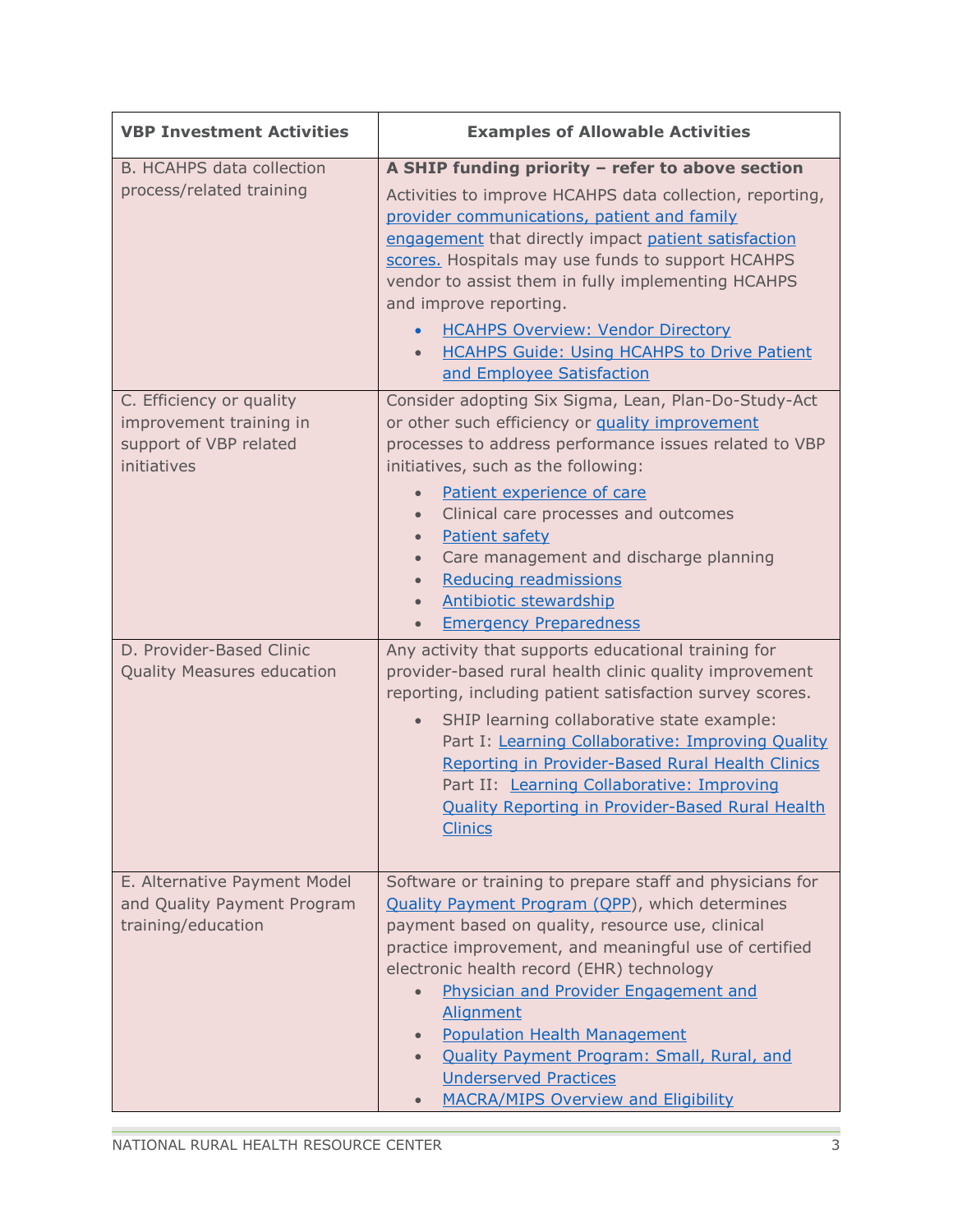| <b>VBP Investment Activities</b> | <b>Examples of Allowable Activities</b>                                                   |
|----------------------------------|-------------------------------------------------------------------------------------------|
|                                  | <b>MACRA Decision Guide</b><br><b>Alternative Payment Models: Business</b><br>Perspective |

# Examples of Accountable Care Organization (ACO) or Shared Savings Investment Activities

| <b>ACO or Shared Savings</b><br><b>Investment Activities</b>                                                                                           | <b>Allowable Activities</b>                                                                                                                                                                                                                                                                                                                                                                                                                                                                                                                                                               |
|--------------------------------------------------------------------------------------------------------------------------------------------------------|-------------------------------------------------------------------------------------------------------------------------------------------------------------------------------------------------------------------------------------------------------------------------------------------------------------------------------------------------------------------------------------------------------------------------------------------------------------------------------------------------------------------------------------------------------------------------------------------|
| A. Computerized provider order<br>entry implementation and/or<br>training                                                                              | Any educational trainings that support provide use and<br>implementation<br>Pharmacist Computerized Provider Order Entry<br>(CPOE) / Verification of Medication Orders within<br>24 Hours Guide                                                                                                                                                                                                                                                                                                                                                                                           |
| <b>B. Pharmacy services</b>                                                                                                                            | Training, hardware/software, that supports remote<br>pharmacy services<br><b>After-Hours Remote Processing of Medication</b><br>Orders for CAHs: A Case Study from Mississippi                                                                                                                                                                                                                                                                                                                                                                                                            |
| C. Disease registry training<br>and/or software/hardware<br>Population Health software<br>Social Determinants of Health<br>Screening software/training | Educational training hardware/software to support<br>development and implementation of a disease registry<br>for care coordination<br>Software and training for analysis of population health<br>needs by chronic disease, or geographic location or<br>assessment of social determinants of health in<br>improving health outcomes and care management<br>programs                                                                                                                                                                                                                       |
| D. Efficiency or quality<br>improvement training in<br>support of ACO or shared<br>savings related initiatives                                         | <b>Quality Improvement trainings such as the following:</b><br><b>IHI Plan Do Study Act (PDSA)</b><br>$\bullet$<br><b>Root Cause Analysis (RCA)</b><br>$\bullet$<br>TeamSTEPPS and Lean Process planning<br>$\bullet$<br><b>Community Care Coordination and Chronic Care</b><br>$\bullet$<br>Management<br><b>CMS Abstraction &amp; Reporting Tool</b><br>$\bullet$<br>Consider other efficiency or quality improvement<br>trainings to address performance issues related to the<br>following:<br>Medicare spending per beneficiary<br>$\bullet$<br>Non-clinical operations<br>$\bullet$ |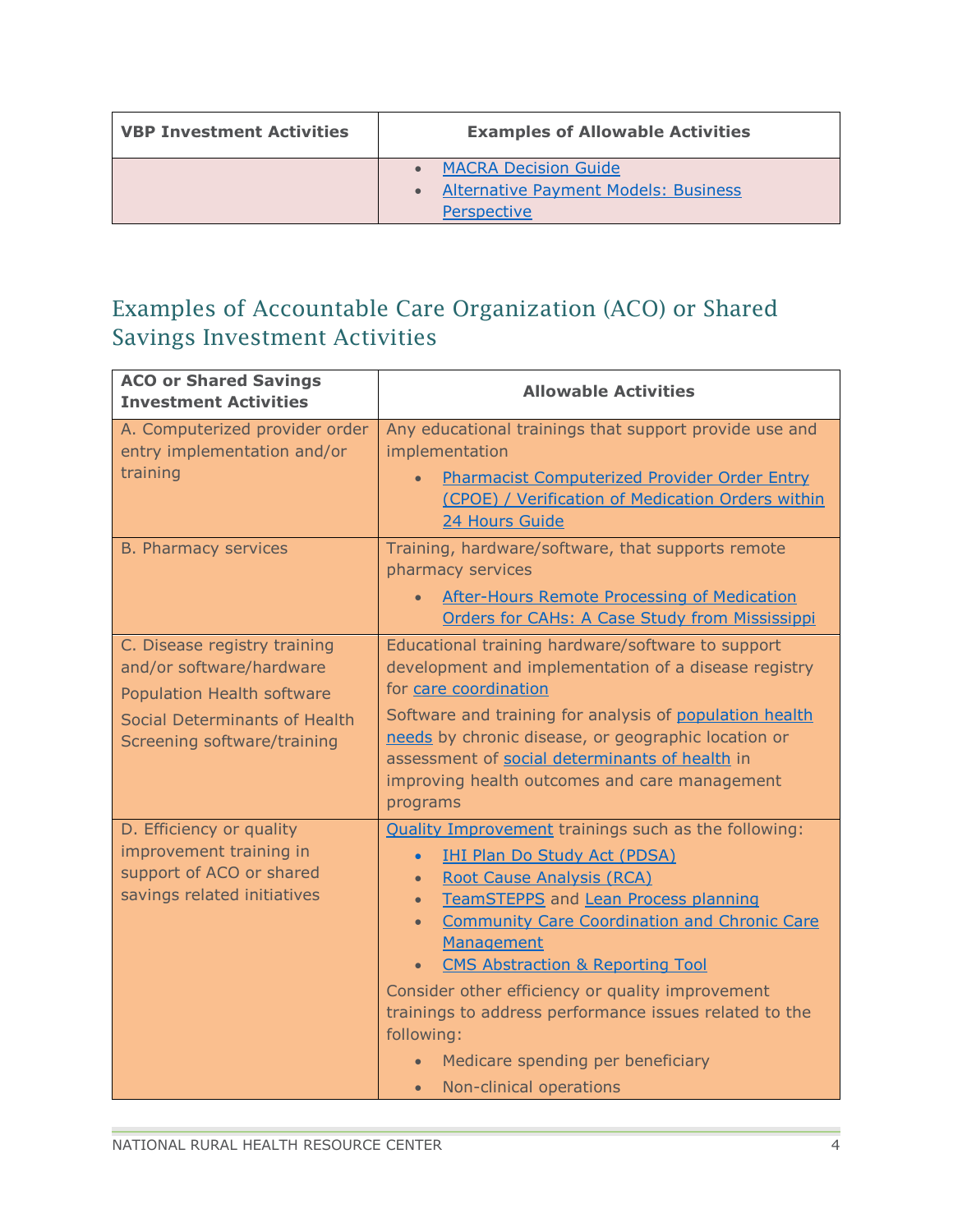| <b>ACO or Shared Savings</b><br><b>Investment Activities</b>                                     | <b>Allowable Activities</b>                                                                                                                                                                                                                                                                                                                                                                                                                            |
|--------------------------------------------------------------------------------------------------|--------------------------------------------------------------------------------------------------------------------------------------------------------------------------------------------------------------------------------------------------------------------------------------------------------------------------------------------------------------------------------------------------------------------------------------------------------|
|                                                                                                  | Multi-hospital/network trainings (traditional<br>$\bullet$<br>and/or non-traditional partners)<br><b>Health Information Exchange (with traditional</b><br>$\bullet$<br>and/or non-traditional partners)<br><b>Swing bed utilization</b><br>$\bullet$<br>Care coordination<br>$\bullet$<br><b>Population health</b><br>Social determinants of health                                                                                                    |
| E. Systems performance<br>training in support of ACO or<br>shared savings related<br>initiatives | Hospitals interested in systems performance training<br>should consider adopting a framework approach to<br>transition to value-based system planning such as one<br>of the following:<br>Performance Excellence (PE) Blueprint to for<br>small rural hospitals based on Baldrige<br>Framework<br><b>Strategy Map and Balanced Scorecard</b><br>$\bullet$<br>development                                                                               |
| F. Mobile health and telehealth<br>hardware/software                                             | Training hardware/software that supports the<br>application and implementation of telehealth and/or<br>telemedicine. This does NOT include<br>telecommunications. Tablets and hardware/software<br>investments are allowed if they are used by staff to<br>improve operational efficiencies and telehealth services.<br><b>Rural Telehealth Toolkit</b><br><b>Telehealth technologies</b><br>$\bullet$                                                 |
| G. Community paramedicine<br>hardware/software and training                                      | Community Paramedic Program (CPP) training. If the<br>hospital and/or hospital-owned ambulance unit has a<br>formal CPP, then hardware/software can be purchased<br>to support the CPP to reduce emergency medical<br>services (EMS) and emergency department misuse and<br>readmissions. However, use of SHIP funding for general<br>EMS equipment is not allowable.<br>Rural trauma team development<br>Reducing inappropriate ED usage<br>$\bullet$ |
| H. Health Information<br>Technology (HIT) training for<br>value and ACOs                         | SHIP works on hardware/software and training,<br>therefore, it would be beneficial to include risk<br>assessments and/or trainings associated with<br>cybersecurity.                                                                                                                                                                                                                                                                                   |